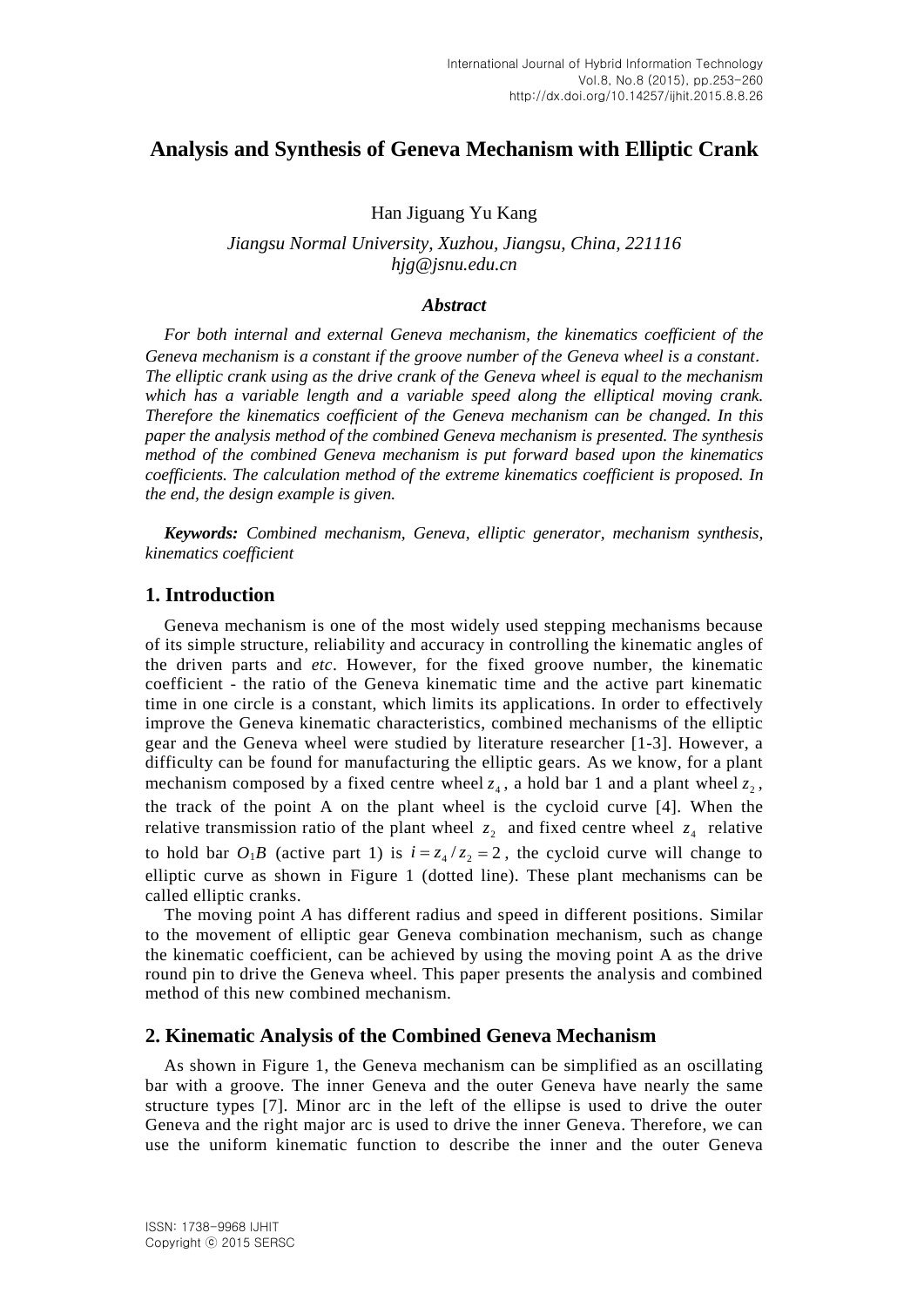mechanism. Supposed at the initial moment  $\phi_1 = 0$ , drive round pin point  $A_0$  is in the middle of  $O_1B_0$ . For easy analysis, we set the length of the hold bar  $O_1B$  as 1, the relative length with connecting rod *BA* is *b*, then the coordinate (*x*, *y)* of round pin *A*  can be expressed as:



## **Figure 1. Ellipse Generate Mechanism and Geneve Combined Mechanism**

$$
\begin{cases}\n x = (1 - b)\cos\phi_1 \\
 y = (1 + b)\sin\phi_1\n\end{cases}
$$
\n(1)

The angular displacement  $\phi_3$  of Geneva 3 is:

$$
\phi_3 = \arctg \frac{y}{x+a} \tag{2}
$$

The angular velocity  $\omega_3$  of Geneva 3 is:

$$
\omega_3 = \frac{y'(x+a) - yx'}{(x+a)^2 + y^2} \omega_1
$$
\n(3)

Where,  $\overline{\mathfrak{l}}$ ⇃  $\left\lceil \right\rceil$  $' = (1 +$  $y' = -(1 -$ 1  $\mathbf{r}_1$  $(1+b)\cos$  $(1-b)\sin$  $\phi_{\scriptscriptstyle\parallel}$  $\phi_1$  $y' = (1 + b)$  $x' = -(1-b)$ 

The angular acceleration  $\alpha_3$  of Geneva 3 is:

 $\mathbf{r}_1$ 1

 $\phi_1$  $\phi_{\scriptscriptstyle 1}$ 

$$
\alpha_3 = \frac{[y''(x+a) - yx'']\omega_1^2 - 2[x'(x+a) + yy']\omega_3\omega_1}{(x+a)^2 + y^2} \tag{4}
$$

Where,  $\overline{\mathcal{L}}$ ⇃  $\left\lceil \right\rceil$  $'' = -(1 +$  $'' = -(1 (1+b)\sin$  $(1-b)\cos$  $y'' = -(1+b)$  $x'' = -(1-b)$ 

The jerk  $j_3$  of Geneva 3 is:

$$
[y" = -(1+b)\sin\phi_1
$$
  
The jerk j<sub>3</sub> of Geneva 3 is:  

$$
j_3 = \frac{[y'''(x+a) + y''x' - y'x'' - y'x''']\omega_1^3 - 2[x''(x+a) + x'^2 + y'^2 + yy''']\omega_3\omega_1^2}{(x+a)^2 + y^2}
$$

$$
-\frac{4[x'(x+a) + yy']\alpha_3\omega_1}{(x+a)^2 + y^2}
$$
(5)  
Where, 
$$
\begin{cases} x''' = (1-b)\sin\phi_1 \\ y''' = -(1+b)\cos\phi_1 \end{cases}
$$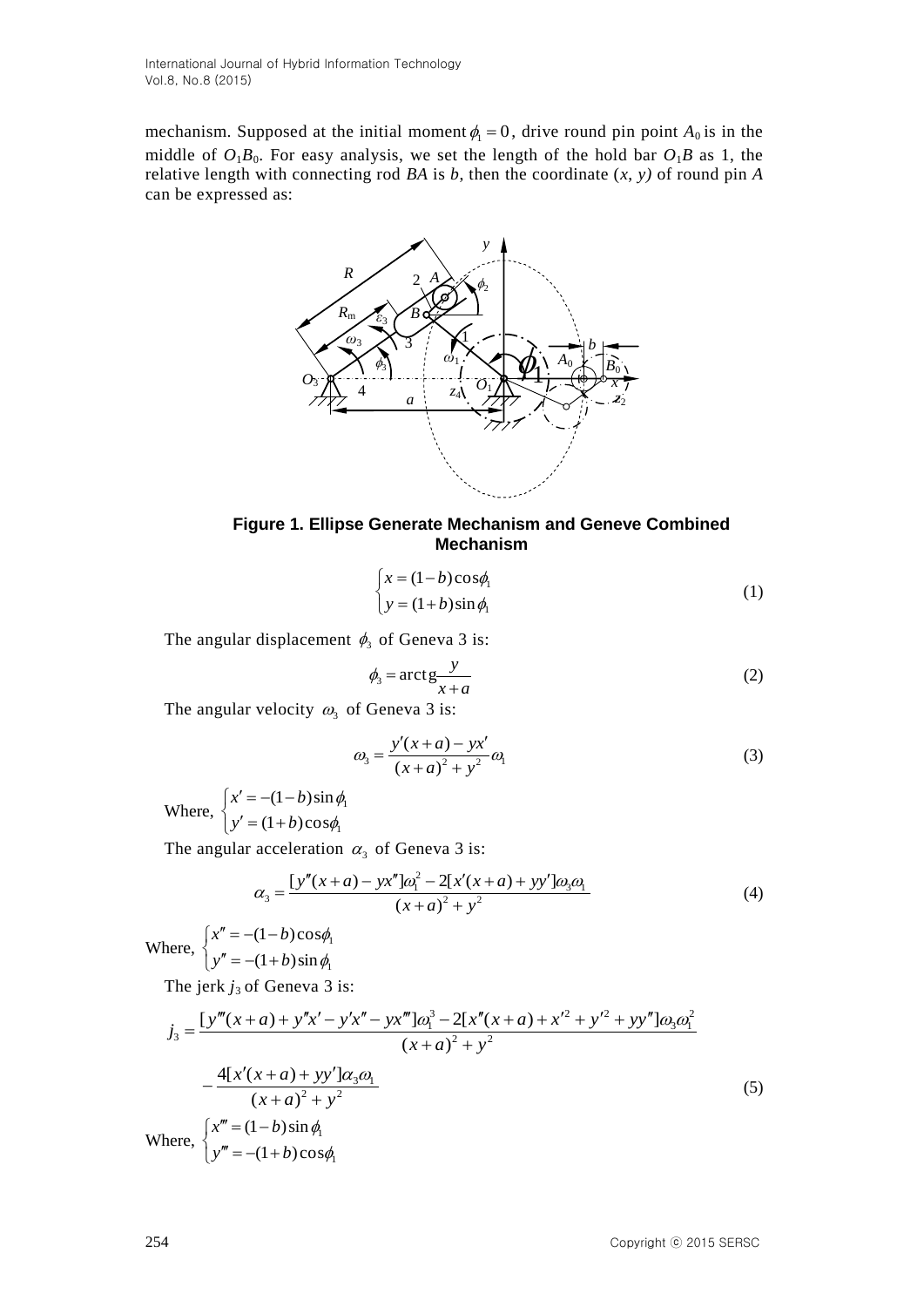Supposed when the round pin *A* is getting into the groove, the position angle of active part  $O_1B$  is  $\phi_0$ . From the mechanism symmetry, the working region of the outer Geneva round pin *A* is the minor arc from  $\phi_0$  to  $2\pi - \phi_0$ ; the working region of the inner Geneva round pin *A* is the major arc from  $-\phi_0$  to  $\phi_0$ . We introduce the Geneva coefficient  $\delta$ : outer Geneva  $\delta = 1$  and inner Geneva  $\delta = -1$ . The working region of the round pin *A* can be expressed as:

$$
\delta\phi_0 \le \phi_1 \le -\delta\phi_0 + (1+\delta)\pi \tag{6}
$$

The kinematic curve of the combined Geneva mechanism is shown in Figure 2. In this example, some parameters are as follows: the Geneva groove number  $z=6$ ; outer Geneva kinematic coefficient is 0.35; inner Geneva kinematic coefficient is 0.65; the position angle of active part  $O_1B$  when the round pin getting into (or out of) groove is 117 º; the connecting rod length is 0.0624; the centre distance is 2.0652. In order to simplify the analysis in this figure, angular velocity, angular acceleration and jerk are magnified to the absolute maximum of 30. The left of the 243º line is outer Geneva kinematic curve, the right is the inner kinematic curve. The sum of the inner and the outer Geneva kinematic coefficient is equal to 1.



**Figure 2. Kinematic Curve of the Combined Geneva Mechanism**

## **3. Mechanism Combine based on the Kinematic Coefficient** <sup>τ</sup>

When the groove number *z* and the kinematic coefficient  $\tau$  are constants, according to the definition of the kinematic coefficient,

$$
\phi_0 = \pi \left(\frac{1+\delta}{2} - \delta \tau\right) \tag{7}
$$

When the Geneva is turning, the turning angle of active gear  $1$  is  $2\alpha$ , then

$$
\alpha = \frac{1+\delta}{2}\pi - \delta\phi_0\tag{8}
$$

The angle between two adjacent grooves is  $2\beta$ , *i.e.* 

$$
\beta = \frac{\pi}{z} \tag{9}
$$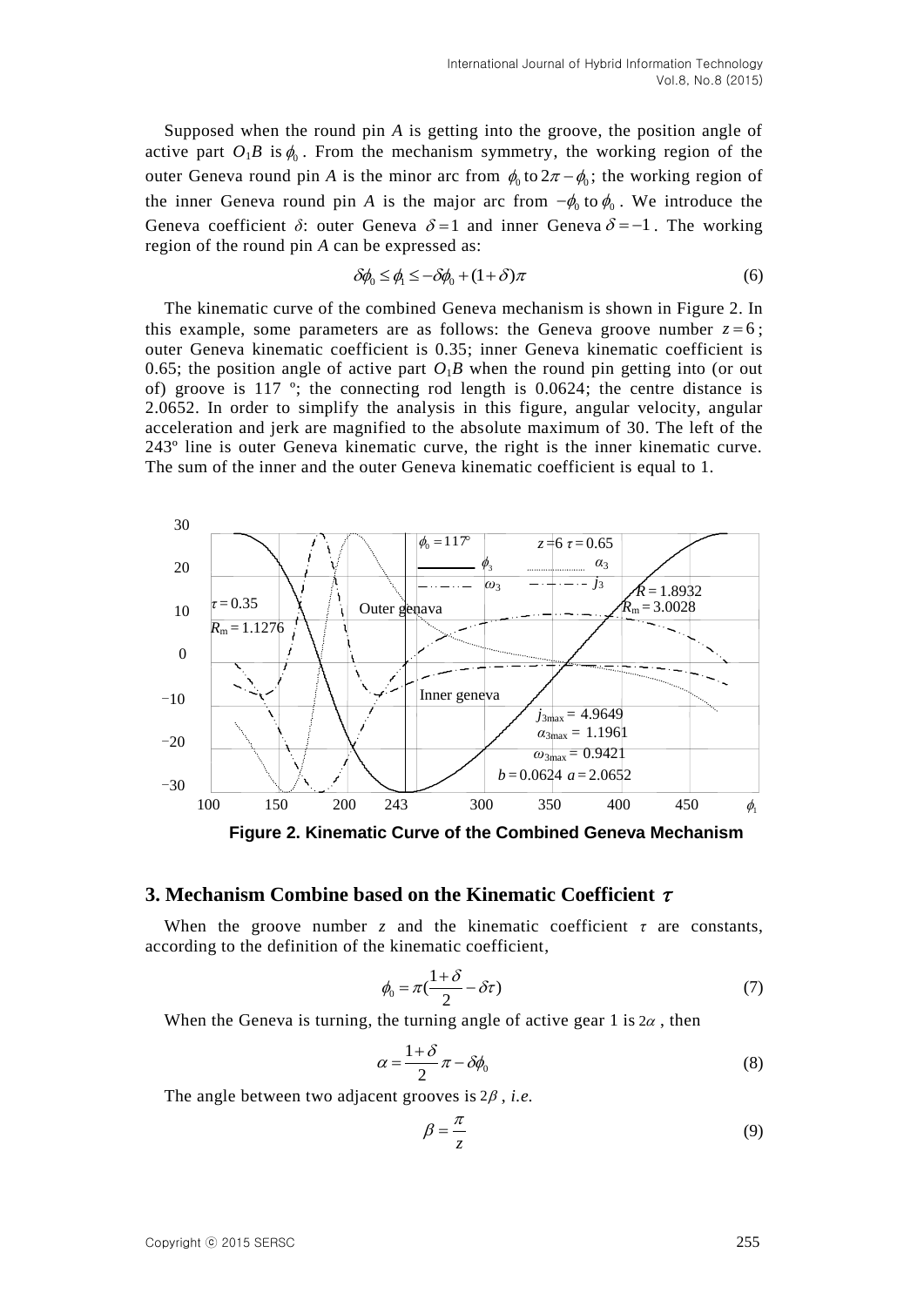## **3.1. Relative Length** *b* **of Connecting Rod** *BA*

In order to avoid the rigid impact, the round pin *A* should be on the tangent direction to the inter groove. The  $AO_3$  and cycloid is tangent at the point  $A(x_0, y_0)$ ,

$$
\begin{cases}\n x_0 = (1 - b)\cos\phi_0 \\
 y_0 = (1 + b)\sin\phi_0\n\end{cases}
$$
\n(10)

At this time the position angle of the groove is *β*, then

$$
tg\beta = tg\phi_3 = \frac{y'_0}{x'_0} = \frac{-(1-b)\cos\phi_0}{(1+b)\sin\phi_0}
$$

Then

$$
b = -\frac{\cos(\phi_0 - \beta)}{\cos(\phi_0 + \beta)}
$$
(11)

If  $b < 0$ , it means in the initial moment  $\phi_1 = 0$ , point  $A_0$  is in the outside of  $O_1B_0$ .

#### **3.2. Centre Distance** *a*

The center distance *a* can be determined based upon the tangency point  $A(x_0, y_0)$ 

$$
a = \frac{y_0}{\text{tg}\beta} - x_0 = -\frac{2\cos\beta}{\cos(\phi_0 + \beta)}
$$
(12)

#### **3.3. Geneva Radius** *R*

The Geneva radius *R* is the distance between rotation center  $O_3$  and round pin into groove point  $A(x_0, y_0)$ . For the outer Geneva, R is the maximum radius of the Geneva groove, for the inner Geneva, *R* is the minimum radius of the Geneva groove, *i.e.*,

$$
R = \frac{y_0}{\sin \beta} = -\frac{2\sin^2 \phi_0}{\cos(\phi_0 + \beta)}
$$
(13)

#### **3.4. Groove Bottom Radius** *R***<sup>m</sup>**

According to Figure 1, the groove bottom radius of the outer Geneva  $R<sub>m</sub>$  is the minimum distance between round pin center  $A$  and rotation center  $O_3$ . For the inner Geneva groove, the bottom radius is the maximum distance. Define  $l = AO_3$ , then

$$
l^2 = (x+a)^2 + y^2 \tag{14}
$$

The extreme point of *l* is certain at  $(l^2)' = 0$ . Combine formula (1), (12) and (14), then diff to  $\phi_1$ , we can get

$$
\sin\phi_1[\cos\phi_0\cos^2\beta+(\sin^2\phi_0-\cos^2\beta)\cos\phi_1]=0
$$
\n(15)

Formula (15) has three roots in total, the first real root is  $\phi_1 = \pi$ , corresponding to minimum value  $-(1-b)+a$  of *l*, *i.e.*, is the bottom radius  $R_m$  of the outer Geneva. The second real boot is  $\phi_1 = 0$ , corresponding to the maximum value or local minimum value  $(1-b)+a$  of *l*. The maximum value is corresponding to groove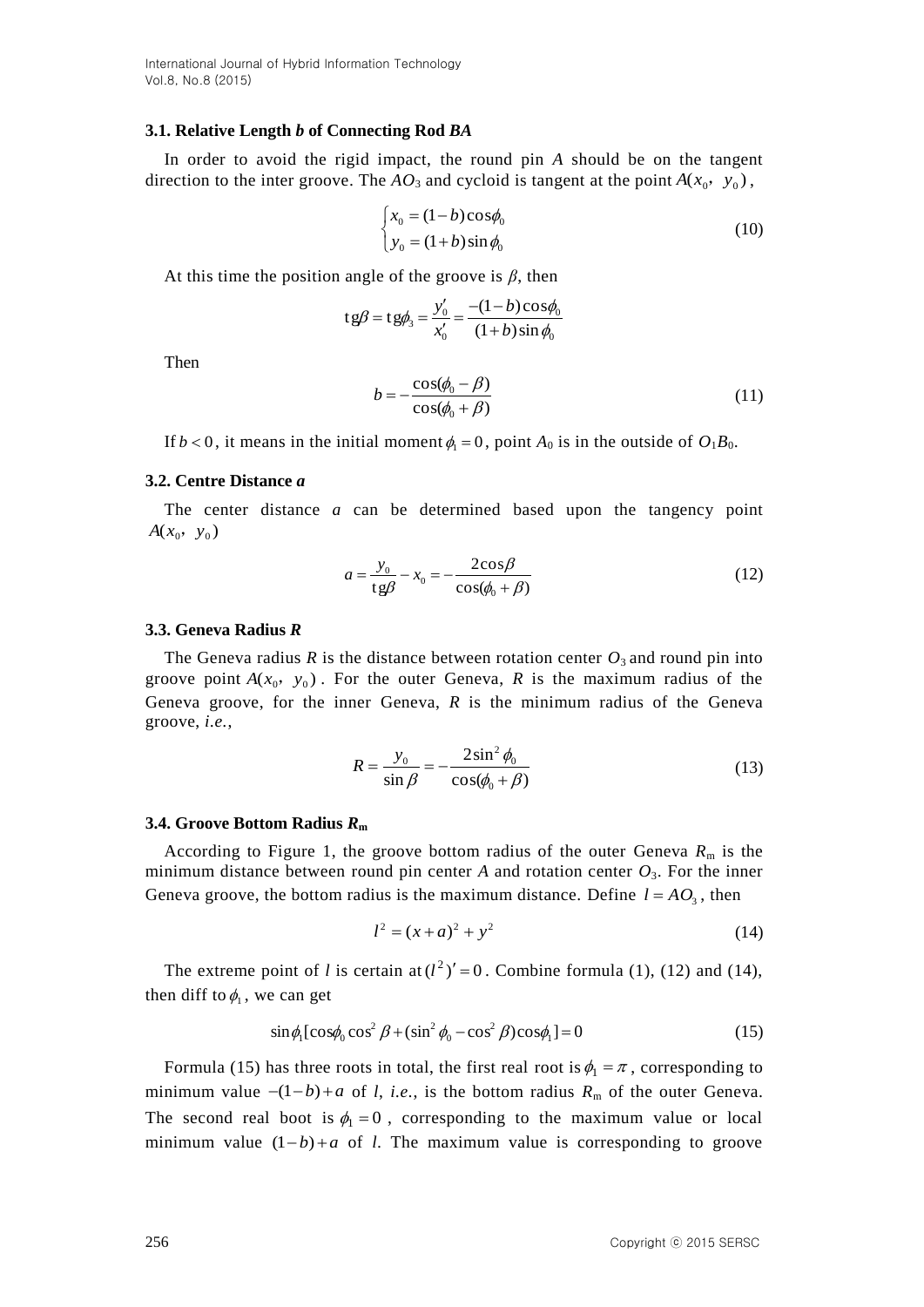bottom radius  $R_m$  of the inner Geneva. These two real boots can be expressed into a uniform form as

$$
R_{\rm m} = -\delta(1 - b) + a = -\frac{2\cos\beta(1 + \delta\cos\phi_0)}{\cos(\phi_0 + \beta)}
$$
(16)

The third root of formula (15) is

$$
\phi_1 = \arccos \frac{-\cos \phi_0 \cos^2 \beta}{\sin^2 \phi_0 - \cos^2 \beta}
$$
\n(17)

For  $\cos\phi_1 \leq 1$ , the existence condition of formula (17) is

$$
-\cos\phi_0\cos^2\beta\leq\sin^2\phi_0-\cos^2\beta
$$

Or

$$
\phi_0 \le \arccos(-\sin^2 \beta) \tag{18}
$$

Put formula  $(1)$ ,  $(12)$  and  $(17)$  into formula  $(14)$ ,

$$
R_{\rm m} = \frac{-2\sin^2\phi_0\sin\beta}{\cos(\phi_0 + \beta)\sqrt{\sin^2\phi_0 - \cos^2\beta}}
$$
(19)

Referring to Figure 3, when the inequality (18) is satisfied, the root  $\phi_1 = 0$  is corresponding to the local minimum value of *l*, which can be proved by the positive second derivative which is omit because of its complex. Hence we calculate the groove bottom radius  $R_m$  according to formula (19) when condition (18) is in satisfied. Otherwise, we use formula (16).



**Figure 3. Working Failure caused by Flat Ellipse**

#### **3.5. Extreme** *τ***<sup>m</sup> of the Kinematic Coefficient**

The more *b* is close to 1, the more flat the ellipse is. When  $b = 1$ , the ellipse is changed into a line, as shown in the dotted line in Figure 3. Suppose  $R_1$  is the distance between the ellipse intersection point with minor right axis side and the rotation center  $O_3$ , *i.e.*,

$$
R_1 = a + (1 - b) = -\frac{2\cos\beta(1 - \cos\phi_0)}{\cos(\phi_0 + \beta)}
$$
(20)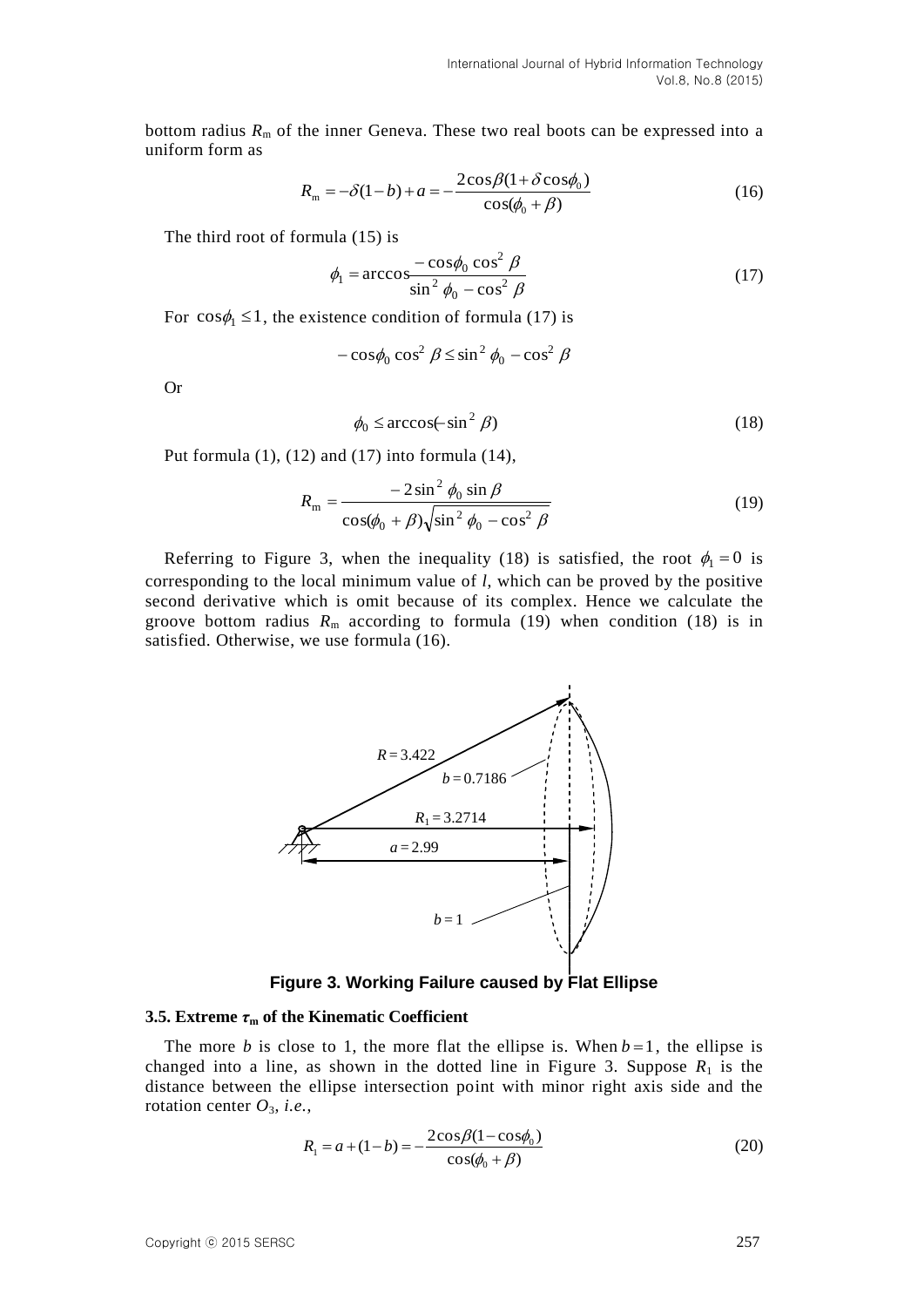International Journal of Hybrid Information Technology Vol.8, No.8 (2015)

If the ellipse is too flat, the groove radius  $R$  may be greater than  $R_1$ , as shown in Figure 3. For the outer groove, during the none-working period, the round pin *A* is still in the groove and the Geneva can't realize stop. For the inner Geneva, during the working period, the round pin *A* is out of the groove and can't drive the Geneva to move. Both situations should be avoided. Therefore, the extreme condition of kinematic coefficient is  $R = R_1$ . From formula (13) and (20) we can get

$$
\phi_0 = \arccos(\cos\theta - 1) \tag{21}
$$

From formula (8) we can get the extreme  $\tau_{m}$  of the kinematic coefficient

$$
\tau_{\rm m} = \frac{1+\delta}{2} - \delta \frac{\arccos(\cos\beta - 1)}{\pi}
$$
 (22)

For the outer groove,  $\tau_m$  is the maximum. For the inner groove  $\tau_m$  is the minimum. The relationship map between  $\tau_m$  and groove number *z* is shown in Figure 4.



**Figure 4. Extreme of the Kinematic Coefficient**

#### **4. Design Examples**

Design an outer Geneva mechanism with kinematic coefficient  $\tau = 0.4$  and the groove number of the Geneva wheel  $z = 4$ .

At first calculate according to formula (9) and get

$$
\beta = \pi/4
$$

Take  $\delta = 1$ , calculate according to formula (19) and get

$$
\tau_{\rm m} = 0.4054\! >\! 0.4
$$

Because of giving  $\tau = 0.4 < \tau_m = 0.4054$ , the mechanism can be design. Then from formula (7), calculate the groove-in angle

 $\phi_0 = 108^\circ$ 

According to formula (11-14) and get

$$
b = 0.5095
$$

$$
a = 1.5872
$$

$$
R = 2.0303
$$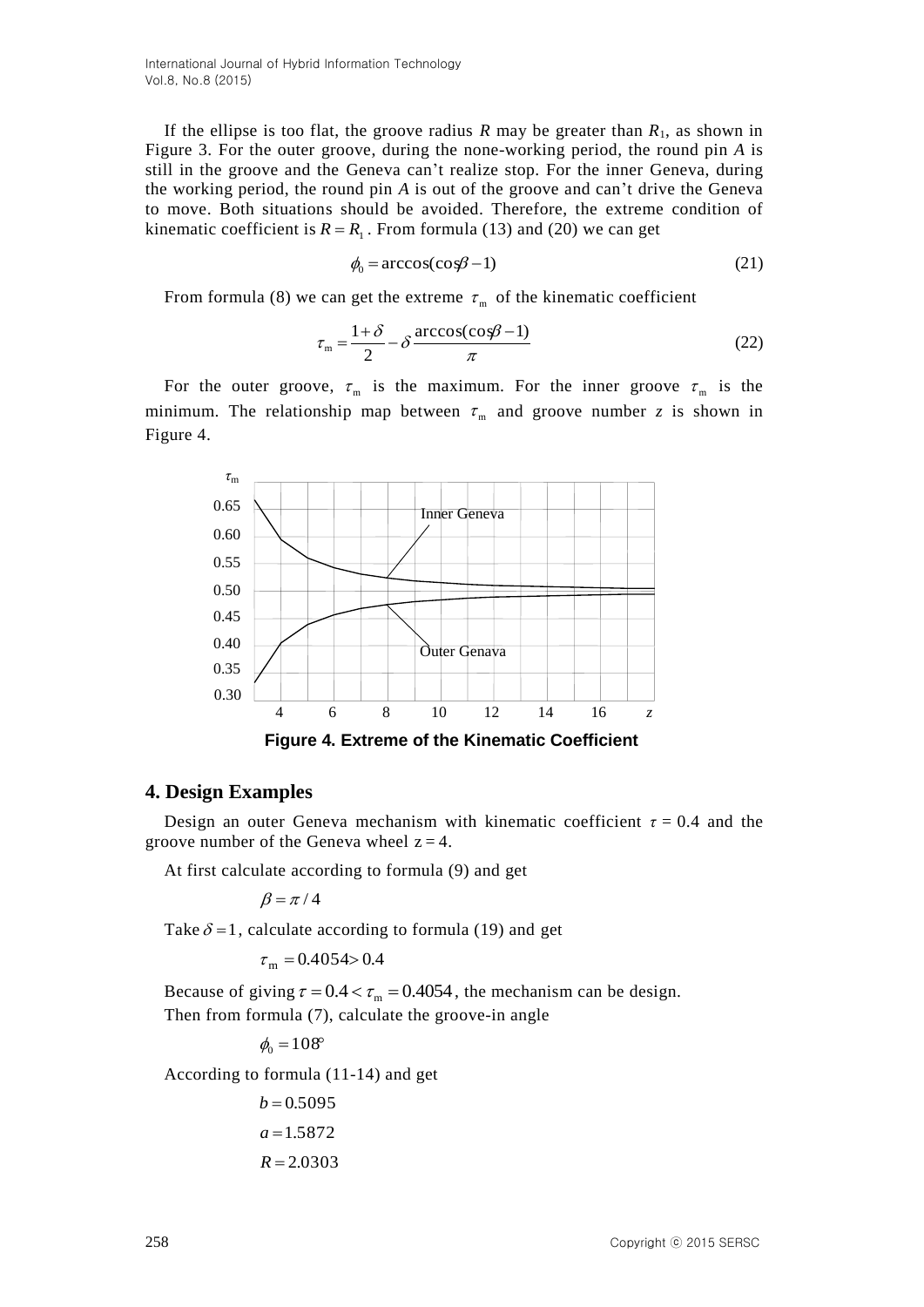$$
R_{\rm m}=0.0777
$$

At last get the working region of the round pin *A* from the formula (6)

$$
108^{\circ} \leq \phi_{\rm l} \leq 252^{\circ}
$$

Take kinematic analysis according to the formulas (1-5). Using the numerical comparative method to ensure the extreme of the angular velocity, angular accelerate and jerk, respectively as

$$
\omega_{3\text{max}} = 1.3764
$$
  
\n $\alpha_{3\text{max}} = 1.7173$   
\n $j_{3\text{max}} = 8.4379$ 

The angular accelerate on the Geneva run and stop points are

$$
\alpha_{30} = \pm 0.5528
$$

## **5. Conclusions**

As the drive mechanism of the Geneva mechanism, the elliptic crank can replace the elliptic gear mechanism in some range. For the given groove number, different Geneva mechanisms with different kinematic coefficients can be combined. Of course, the kinematic coefficients  $\tau$  must be less than  $\tau_m$  for the outer Geneva mechanism and large than  $\tau_m$  for the inner Geneva mechanism.

#### **Acknowledgement**

This project is supported by National Natural Science Foundation of China (Grant No. 51075347).

## **Corresponding author**

*R*<sub>an</sub> = 0.07777<br>
At last get the working region of the round pin *A* from the formula (6)<br>
At last get the working region of the round pin *A* from the formulas<br>
The kinematic analysis accelerate the currence of the ang Han Jiguang, Ph.D, is a professor in the School of Mechanical and Electrical Engineering, Jiangsu Normal University. His major research interests include mechanical transmission and CAD. The School of Mechanical and Electrical Engineering, Jiangsu Normal University, Xuzhou, Jiangsu, China, 221116. E-mail: hjg@jsnu.edu.cn.

## **References**

- [1] H. Jiguang, Journal of Engineering for Thermal Energy and Power, vol. 3, no. 12, **(1997)**, pp. 220-223.
- [2] L. Baoli, "Modular Machine Tool & Automatic Manufacturing Technique", vol. 7, no. 11, **(1994)**, pp. 4- 9.
- [3] G. Shuhua and G. Qian, Journal of Machine Design, vol. 8, no. 26, **(2009)**, pp. 53-56.
- [4] H. Jiguang, "Forestry Machinery & Woodworking Equipment", vol. 4, no. 25, **(1997)**, pp. 27-28.
- [5] Y. Zhisheng, H. Kai and B. Xian-Dou, Journal Harbin UNIV. SCI. & TECH., vol. 2, no. 5, **(2000)**, pp. 94-98.
- [6] W. Ting, L. Yun, L. Jiachum and N. Mingqi, Journal of Guizhou University of Technology (Natural Science Edition), vol. 1, no. 30, **(2001)**, pp. 31-36.
- [7] H. Jiguagn, Zhu Junjie and Zhangnan, Mechanical Engineer, vol. 6, no. 28, **(1996)**, pp. 27.
- [8] Z. Wenwei and W. Kejian, Mechanical Principles (7th edition), Higher Education press, **(2007)**.
- [9] Y. Zhang, Journal of Mechanical Design, Transactions of the ASME, vol. 2, no. 116, **(1994)**, pp. 647- 653.
- [10] A. K. Al-Sabeeh, Journal of Mechanical Design, Transactions Of the ASME, vol. 3, no. 115, **(1993)**, pp. 666-670.
- [11] M. Taat and D. [Tesar,](http://www.engineeringvillage.com/controller/servlet/Controller?CID=quickSearchCitationFormat&searchWord1=%7bTesar%2C+D.%7d§ion1=AU&database=1&yearselect=yearrange&sort=yr) Journal of Mechanical Design, Transactions of the ASME, vol. 1, no. 101, **(1979)**, pp. 63-76.